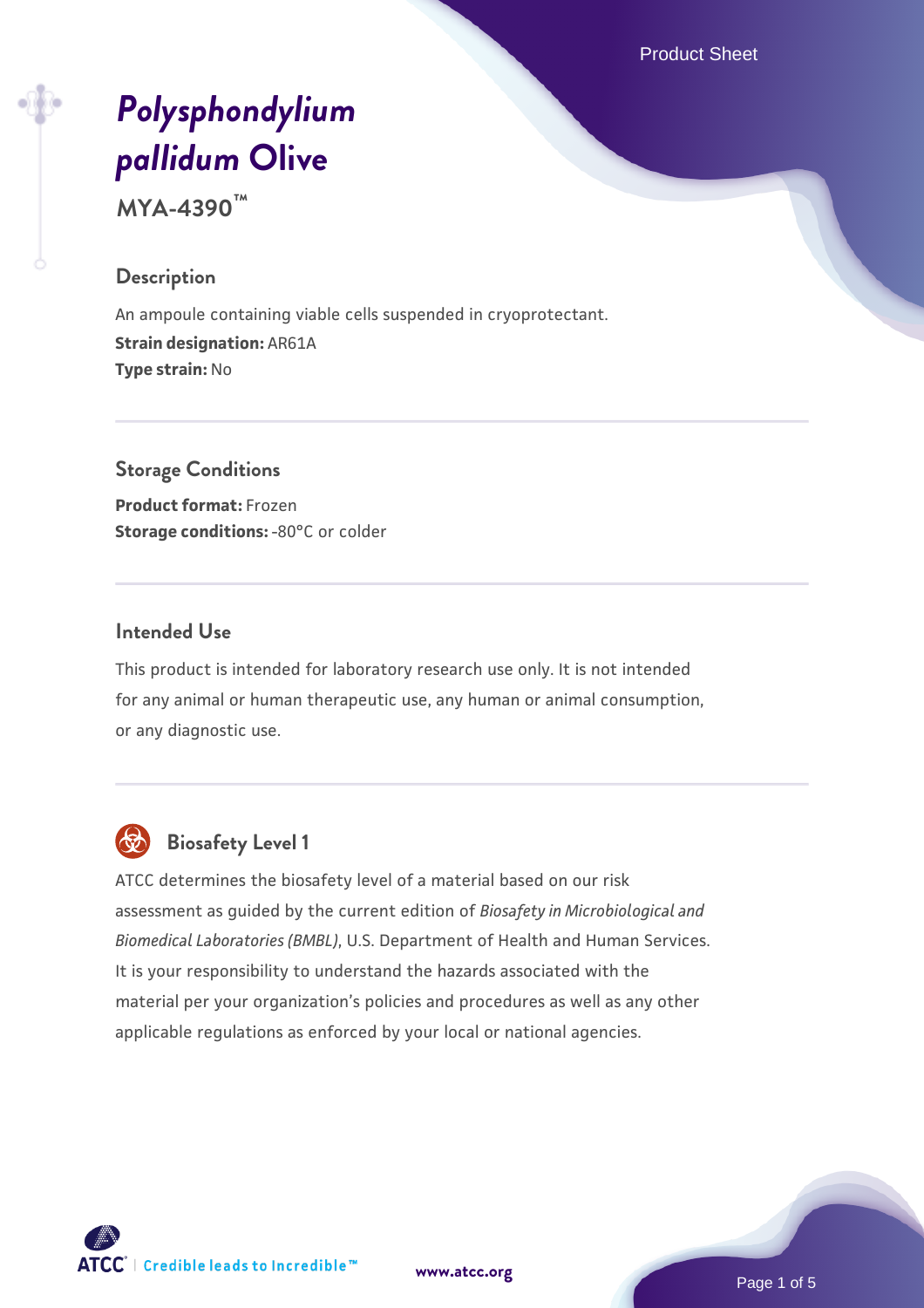ATCC highly recommends that appropriate personal protective equipment is always used when handling vials. For cultures that require storage in liquid nitrogen, it is important to note that some vials may leak when submersed in liquid nitrogen and will slowly fill with liquid nitrogen. Upon thawing, the conversion of the liquid nitrogen back to its gas phase may result in the vial exploding or blowing off its cap with dangerous force creating flying debris. Unless necessary, ATCC recommends that these cultures be stored in the vapor phase of liquid nitrogen rather than submersed in liquid nitrogen.

# **Certificate of Analysis**

For batch-specific test results, refer to the applicable certificate of analysis that can be found at www.atcc.org.

# **Growth Conditions**

**Medium:**  [ATCC Medium 919: Non-nutrient agar](https://www.atcc.org/-/media/product-assets/documents/microbial-media-formulations/9/1/9/atcc-medium-919.pdf?rev=f4e1e31d2b4249c2a4e4c31a4c703c9e) **Temperature:** 20°C **Incubation:** Grown with Escherichia coli (ATCC 23437)

# **Handling Procedures**

**Frozen ampoules** packed in dry ice should either be thawed immediately or stored in liquid nitrogen. If liquid nitrogen storage facilities are not available, frozen ampoules may be stored at or below -70°C for approximately one week. **Do not under any circumstance store frozen ampoules at refrigerator freezer temperatures (generally -20°C)**. Storage of frozen material at this temperature will result in the death of the culture.

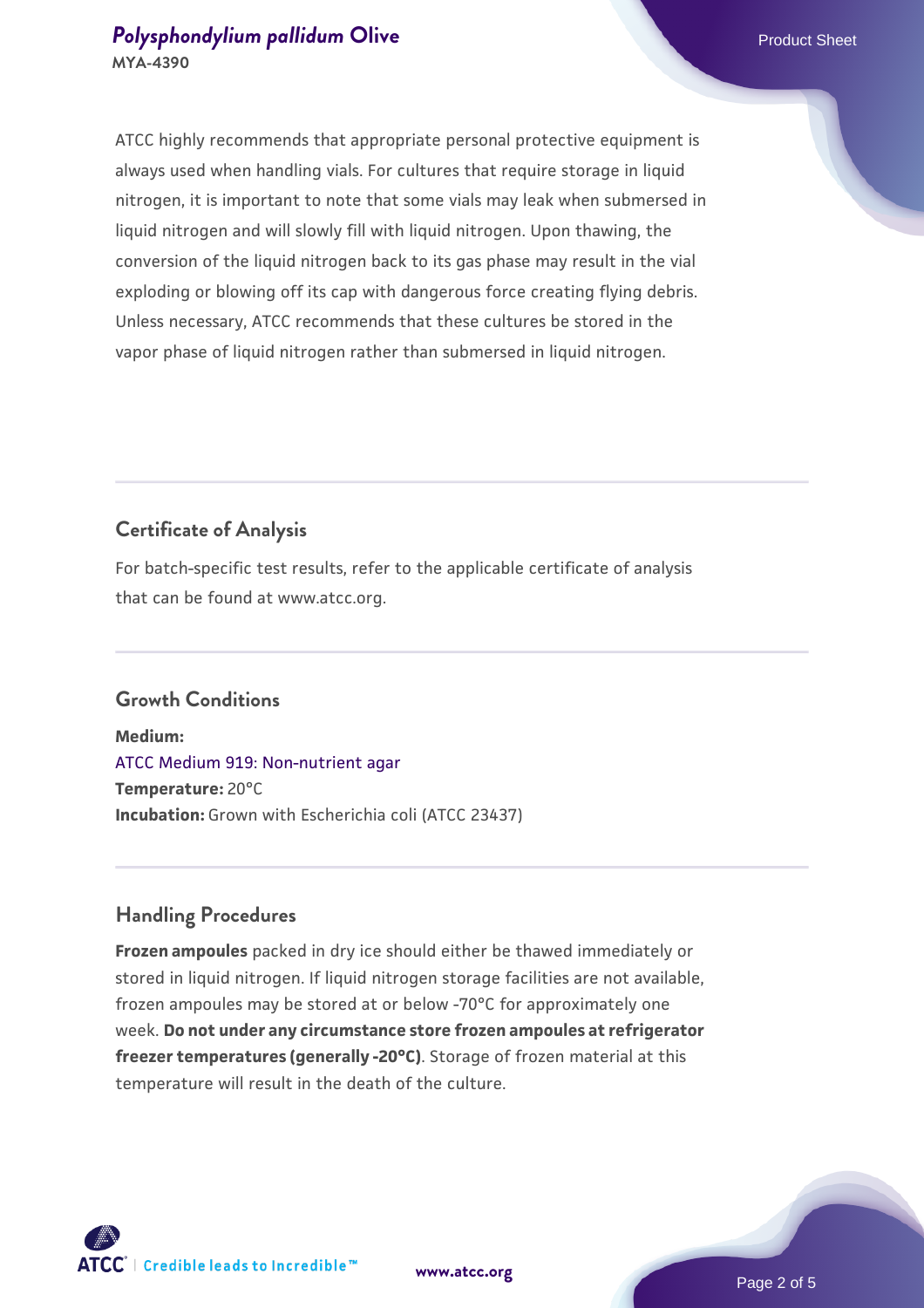- 2. Immediately after thawing, wipe down ampoule with 70% ethanol and aseptically transfer at least 50 µL (or 2-3 agar cubes) of the content onto a plate or broth with medium recommended.
- 3. Incubate the inoculum/strain at the temperature and conditions recommended.
- 4. Inspect for growth of the inoculum/strain regularly for up to 4 weeks. The time necessary for significant growth will vary from strain to strain.

# **Material Citation**

If use of this material results in a scientific publication, please cite the material in the following manner: *Polysphondylium pallidum* Olive (ATCC MYA-4390)

# **References**

References and other information relating to this material are available at www.atcc.org.

#### **Warranty**

The product is provided 'AS IS' and the viability of ATCC® products is warranted for 30 days from the date of shipment, provided that the customer has stored and handled the product according to the information included on the product information sheet, website, and Certificate of Analysis. For living cultures, ATCC lists the media formulation and reagents that have been found to be effective for the product. While other unspecified media and reagents may also produce satisfactory results, a change in the ATCC and/or depositor-recommended protocols may affect the

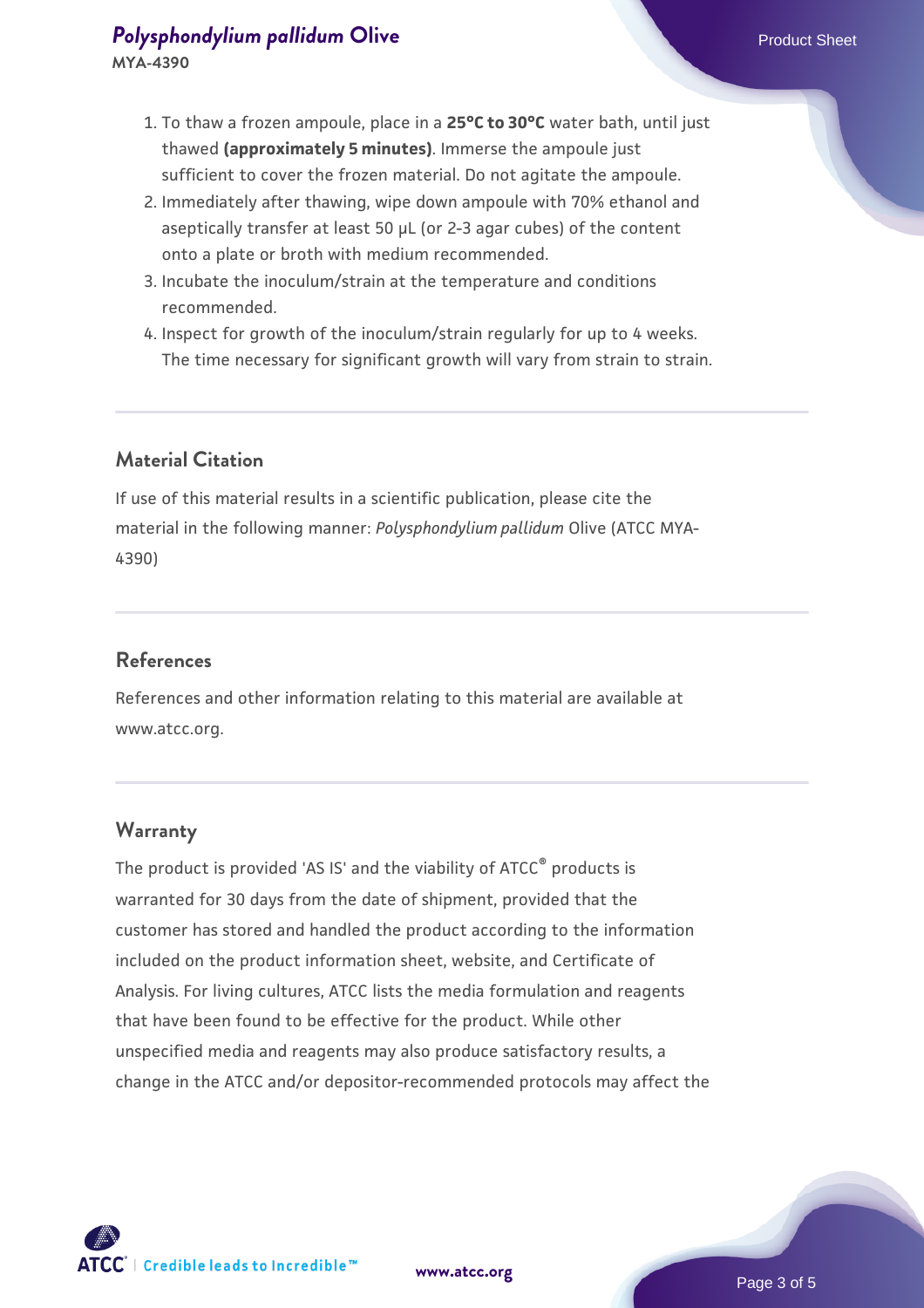recovery, growth, and/or function of the product. If an alternative medium formulation or reagent is used, the ATCC warranty for viability is no longer valid. Except as expressly set forth herein, no other warranties of any kind are provided, express or implied, including, but not limited to, any implied warranties of merchantability, fitness for a particular purpose, manufacture according to cGMP standards, typicality, safety, accuracy, and/or noninfringement.

#### **Disclaimers**

This product is intended for laboratory research use only. It is not intended for any animal or human therapeutic use, any human or animal consumption, or any diagnostic use. Any proposed commercial use is prohibited without a license from ATCC.

While ATCC uses reasonable efforts to include accurate and up-to-date information on this product sheet, ATCC makes no warranties or representations as to its accuracy. Citations from scientific literature and patents are provided for informational purposes only. ATCC does not warrant that such information has been confirmed to be accurate or complete and the customer bears the sole responsibility of confirming the accuracy and completeness of any such information.

This product is sent on the condition that the customer is responsible for and assumes all risk and responsibility in connection with the receipt, handling, storage, disposal, and use of the ATCC product including without limitation taking all appropriate safety and handling precautions to minimize health or environmental risk. As a condition of receiving the material, the customer agrees that any activity undertaken with the ATCC product and any progeny or modifications will be conducted in compliance with all applicable laws, regulations, and guidelines. This product is provided 'AS IS' with no representations or warranties whatsoever except as expressly set forth herein and in no event shall ATCC, its parents, subsidiaries, directors, officers, agents, employees, assigns, successors, and affiliates be liable for indirect, special, incidental, or consequential damages of any kind in connection with